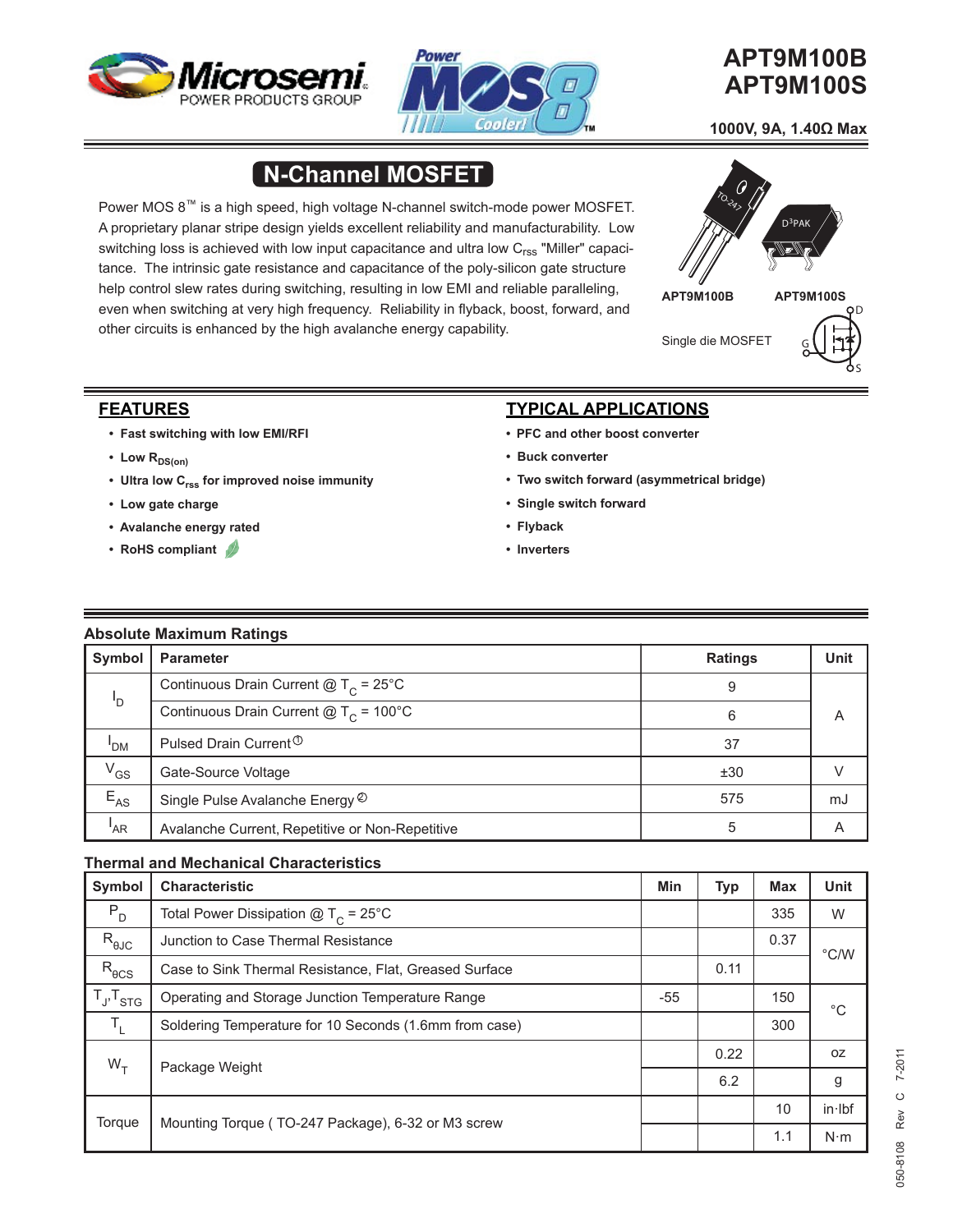#### Static Characteristics **T**<sub>J</sub> = 25°C unless otherwise specified

**APT9M100B\_S**

| Symbol                                               | <b>Parameter</b>                          | <b>Test Conditions</b>                           |                        | Min  | Typ   | <b>Max</b> | Unit                |
|------------------------------------------------------|-------------------------------------------|--------------------------------------------------|------------------------|------|-------|------------|---------------------|
| V <sub>BR(DSS)</sub>                                 | Drain-Source Breakdown Voltage            | $V_{GS} = 0V$ , $I_D = 250 \mu A$                |                        | 1000 |       |            | V                   |
| $\Delta V_{BR(DSS)}/\Delta T_J$                      | Breakdown Voltage Temperature Coefficient | Reference to $25^{\circ}$ C, $I_{D} = 250 \mu A$ |                        |      | 1.15  |            | $V$ /°C             |
| $R_{DS(on)}$                                         | Drain-Source On Resistance <sup>3</sup>   | $V_{GS} = 10V$ , $I_D = 5A$                      |                        |      | 1.01  | 1.4        | Ω                   |
| ${\rm V}_{\rm GS(th)}$                               | Gate-Source Threshold Voltage             | $V_{GS} = V_{DS}$ , $I_D = 1 \text{mA}$          |                        | 3    | 4     | 5          | V                   |
| $\Delta V$ <sub>GS(th)</sub> $\Delta T$ <sub>J</sub> | Threshold Voltage Temperature Coefficient |                                                  |                        |      | $-10$ |            | $mV$ <sup>o</sup> C |
| <sup>'</sup> DSS                                     | Zero Gate Voltage Drain Current           | $V_{DS} = 1000V$                                 | $T = 25^{\circ}$ C     |      |       | 100        | μA                  |
|                                                      |                                           | $V_{GS} = 0V$                                    | $T_{1} = 125^{\circ}C$ |      |       | 500        |                     |
| 'GSS                                                 | Gate-Source Leakage Current               | $V_{GS} = \pm 30V$                               |                        |      |       | ±100       | nA                  |

#### **Dynamic Characteristics TJ = 25°C unless otherwise specified**

| <b>Symbol</b>                            | <b>Parameter</b>                             | <b>Test Conditions</b>                                      | Min | <b>Typ</b>        | <b>Max</b> | <b>Unit</b> |
|------------------------------------------|----------------------------------------------|-------------------------------------------------------------|-----|-------------------|------------|-------------|
| $g_{\rm fs}$                             | Forward Transconductance                     | $V_{DS}$ = 50V, $I_D$ = 5A                                  |     | 10                |            | S           |
| $C_{\text{iss}}$                         | Input Capacitance                            |                                                             |     | 2605              |            |             |
| $C_{\text{rss}}$                         | Reverse Transfer Capacitance                 | $V_{GS}$ = 0V, $V_{DS}$ = 25V<br>$f = 1$ MHz                |     | 35                |            |             |
| $C_{\overline{\text{oss}}}$              | Output Capacitance                           |                                                             |     | 220               |            |             |
| $C_{o(cr)}^{\bullet}$                    | Effective Output Capacitance, Charge Related |                                                             |     | 90                |            | pF          |
| $\mathsf{C}_{\mathsf{o}(\mathsf{er})}$ ⑤ | Effective Output Capacitance, Energy Related | $V_{GS}$ = 0V, $V_{DS}$ = 0V to 667V                        |     | 46                |            |             |
| $Q_g$                                    | <b>Total Gate Charge</b>                     |                                                             |     | 80                |            |             |
| $Q_{gs}$                                 | Gate-Source Charge                           | $V_{GS}$ = 0 to 10V, $I_D$ = 5A,<br>$V_{DS} = 500V$         |     | 14                |            | пC          |
| $\bar{\mathsf{Q}}_\mathsf{gd}$           | Gate-Drain Charge                            |                                                             |     | 38                |            |             |
| $I_{d(0n)}$                              | Turn-On Delay Time                           | <b>Resistive Switching</b>                                  |     | $12 \overline{ }$ |            |             |
|                                          | <b>Current Rise Time</b>                     | $V_{DD} = 667V, I_D = 5A$                                   |     | 11                |            | ns          |
| l<br>d(off)                              | Turn-Off Delay Time                          | $R_G = 4.7 \Omega^{\textcircled{\tiny 0}}$ , $V_{GG} = 15V$ |     | 40                |            |             |
|                                          | <b>Current Fall Time</b>                     |                                                             |     | 10                |            |             |

#### **Source-Drain Diode Characteristics**

| Symbol       | <b>Parameter</b>                                          | <b>Test Conditions</b>                                                            | <b>Min</b> | Typ  | <b>Max</b> | <b>Unit</b> |
|--------------|-----------------------------------------------------------|-----------------------------------------------------------------------------------|------------|------|------------|-------------|
| 's           | Continuous Source Current<br>(Body Diode)                 | <b>OD</b><br>MOSFET symbol<br>showing the                                         |            |      | 9          |             |
| 'sm          | <b>Pulsed Source Current</b><br>(Body Diode) <sup>①</sup> | integral reverse p-n<br>ю≮<br>junction diode<br>(body diode)<br>o٢                |            |      | 37         | Α           |
| $\rm V_{SD}$ | Diode Forward Voltage                                     | $I_{SD}$ = 5A, T <sub>J</sub> = 25°C, V <sub>GS</sub> = 0V                        |            |      | 1.0        |             |
|              | Reverse Recovery Time                                     | $I_{SD}$ = 5A, $V_{DD}$ = 100V <sup>③</sup>                                       |            | 1040 |            | ns          |
| $Q_{rr}$     | Reverse Recovery Charge                                   | $di_{SD}/dt = 100A/\mu s$ , T <sub>1</sub> = 25°C                                 |            | 19   |            | μC          |
| dv/dt        | Peak Recovery dv/dt                                       | $I_{SD}$ ≤ 5A, di/dt ≤1000A/µs, V <sub>DD</sub> = 667V,<br>$T_{1} = 125^{\circ}C$ |            |      | 10         | V/ns        |

1 Repetitive Rating: Pulse width and case temperature limited by maximum junction temperature.

2 Starting at T<sub>J</sub> = 25°C, L = 46.00mH, R<sub>G</sub> = 4.7Ω, I<sub>AS</sub> = 5A.

- 3 Pulse test: Pulse Width < 380μs, duty cycle < 2%.
- $4)$  C<sub>o(cr)</sub> is defined as a fixed capacitance with the same stored charge as C<sub>OSS</sub> with V<sub>DS</sub> = 67% of V<sub>(BR)DSS</sub>.
- $5)$   $\rm C_{_{o(er)}}$  is defined as a fixed capacitance with the same stored energy as  $\rm C_{_{OSS}}$  with V<sub>DS</sub> = 67% of V<sub>(BR)DSS</sub>. To calculate C<sub>o(er)</sub> for any value of  $V_{DS}$  less than  $V_{(BR)DSS}$  use this equation:  $C_{o(er)}$  = -7.56E-8/V<sub>DS</sub><sup>^2</sup> + 1.33E-8/V<sub>DS</sub> + 2.58E-11.
- 6 R<sub>G</sub> is external gate resistance, not including internal gate resistance or gate driver impedance. (MIC4452)

**Microsemi reserves the right to change, without notice, the specifi cations and information contained herein.**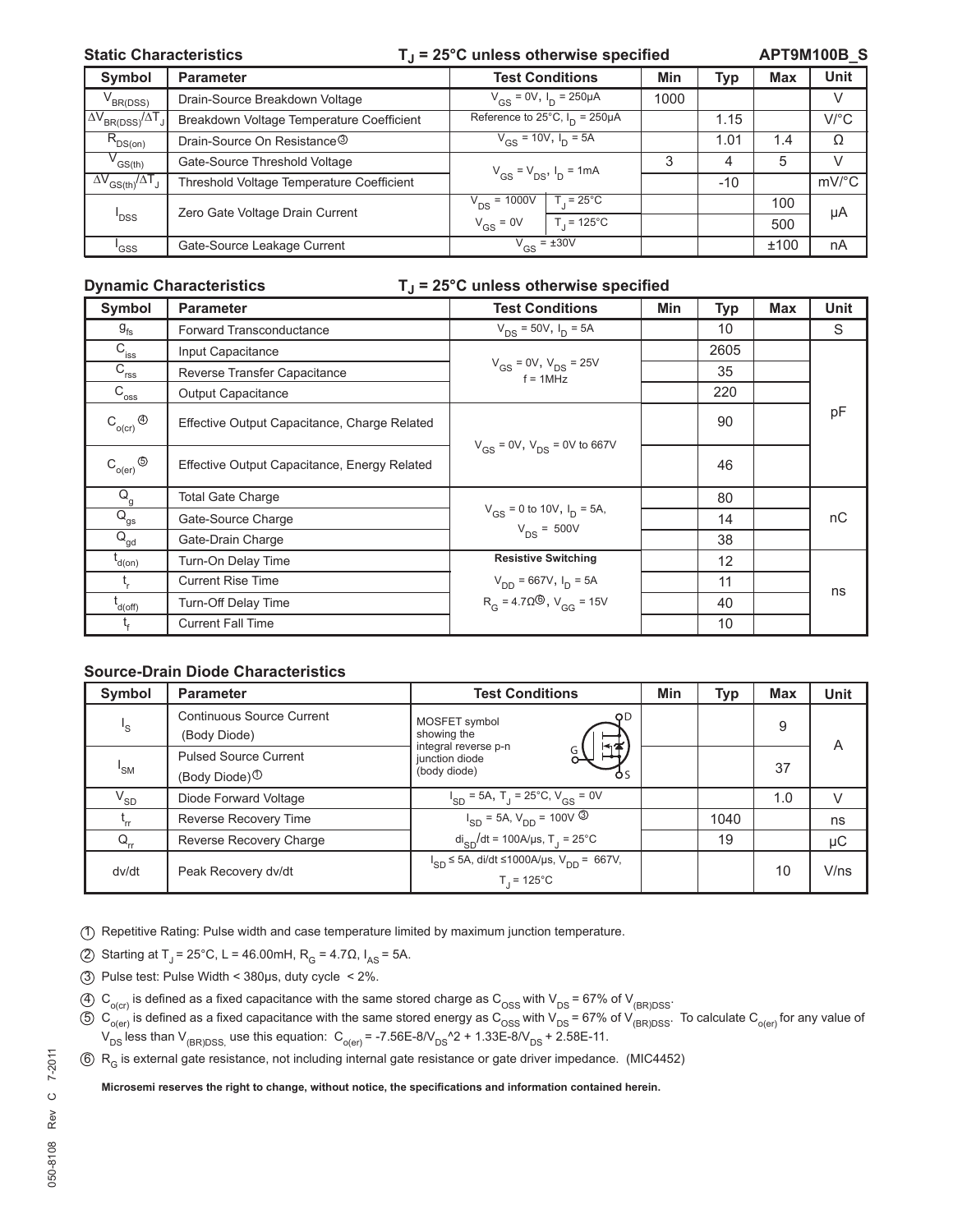